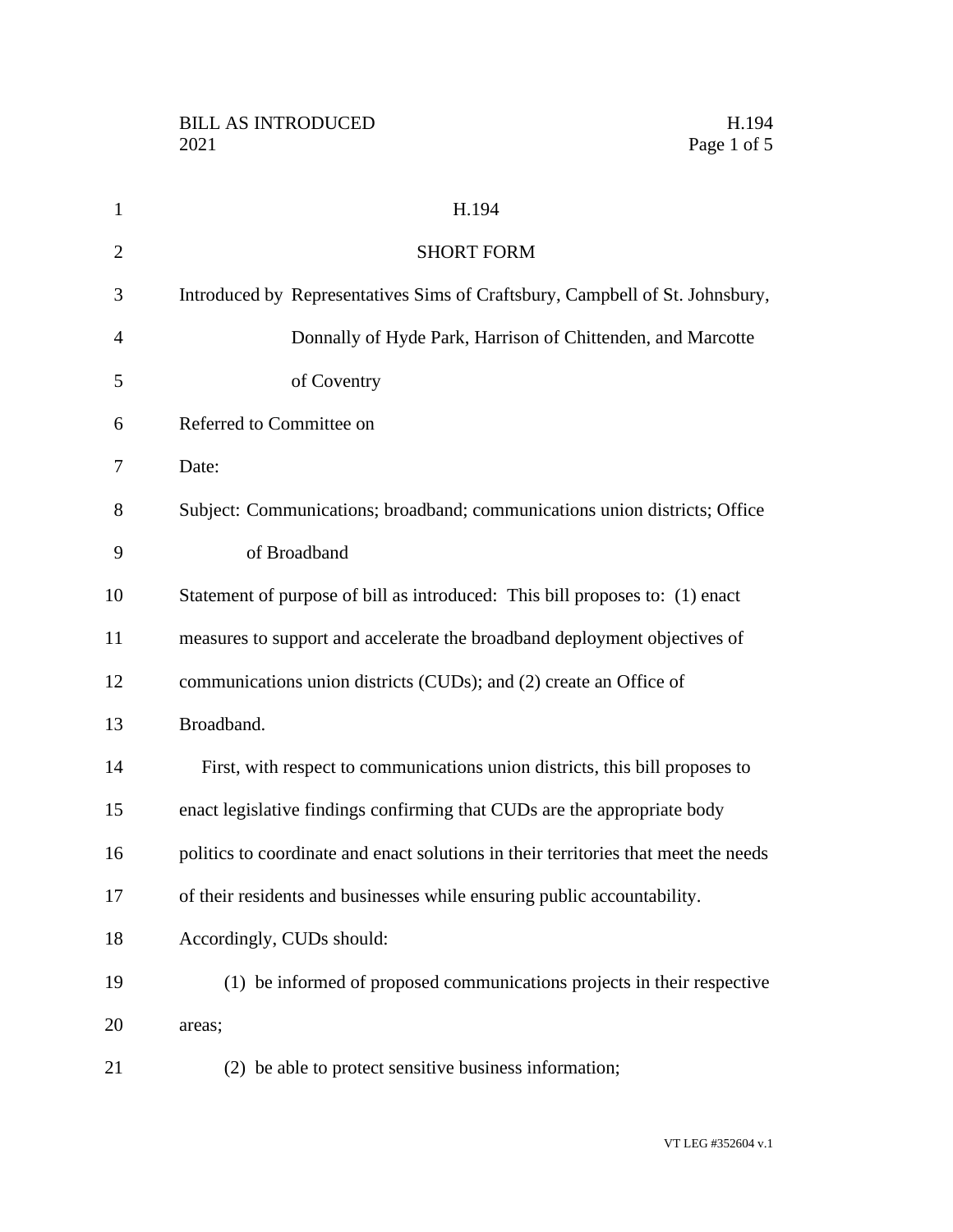## BILL AS INTRODUCED H.194<br>2021 Page 2 of 5

| $\mathbf{1}$   | (3) own and use existing public communications assets;                             |
|----------------|------------------------------------------------------------------------------------|
| $\overline{2}$ | (4) have access to development grants and coordinated resources                    |
| 3              | commensurate with their size and broadband needs;                                  |
| $\overline{4}$ | (5) be involved in infrastructure grants to ensure open access and                 |
| 5              | accountability;                                                                    |
| 6              | (6) have greater access to financing through the Vermont Economic                  |
| 7              | Development Authority's Broadband Expansion Loan Program; and                      |
| 8              | (7) benefit from favorable pole attachment make-ready provisions and               |
| 9              | reduced fees.                                                                      |
| 10             | In light of these proposed findings, this bill proposes to ensure that any         |
| 11             | "affected" CUD is provided electronic notice of non-deminimus 248a siting          |
| 12             | applications and is, as an alternative to the existing municipal option, afforded  |
| 13             | the option of participating in such proceedings with the assistance of an expert   |
| 14             | paid for through the billback authority of the Department of Public Service; to    |
| 15             | ensure that any "affected" CUD is provided notice previously afforded the          |
| 16             | Vermont Telecommunications Authority under 30 V.S.A. chapter 92; to clarify        |
| 17             | that any records or information produced or acquired by a CUD that are trade       |
| 18             | secrets or confidential business information are exempt from public inspection     |
| 19             | and copying under $1 \text{ V.S.A. } 317(c)(9)$ ; to allocate public resources and |
| 20             | establish fee structures to assist CUDs with the processing of public records      |
| 21             | requests; to transfer to CUDs existing State-owned middle-mile open access         |

VT LEG #352604 v.1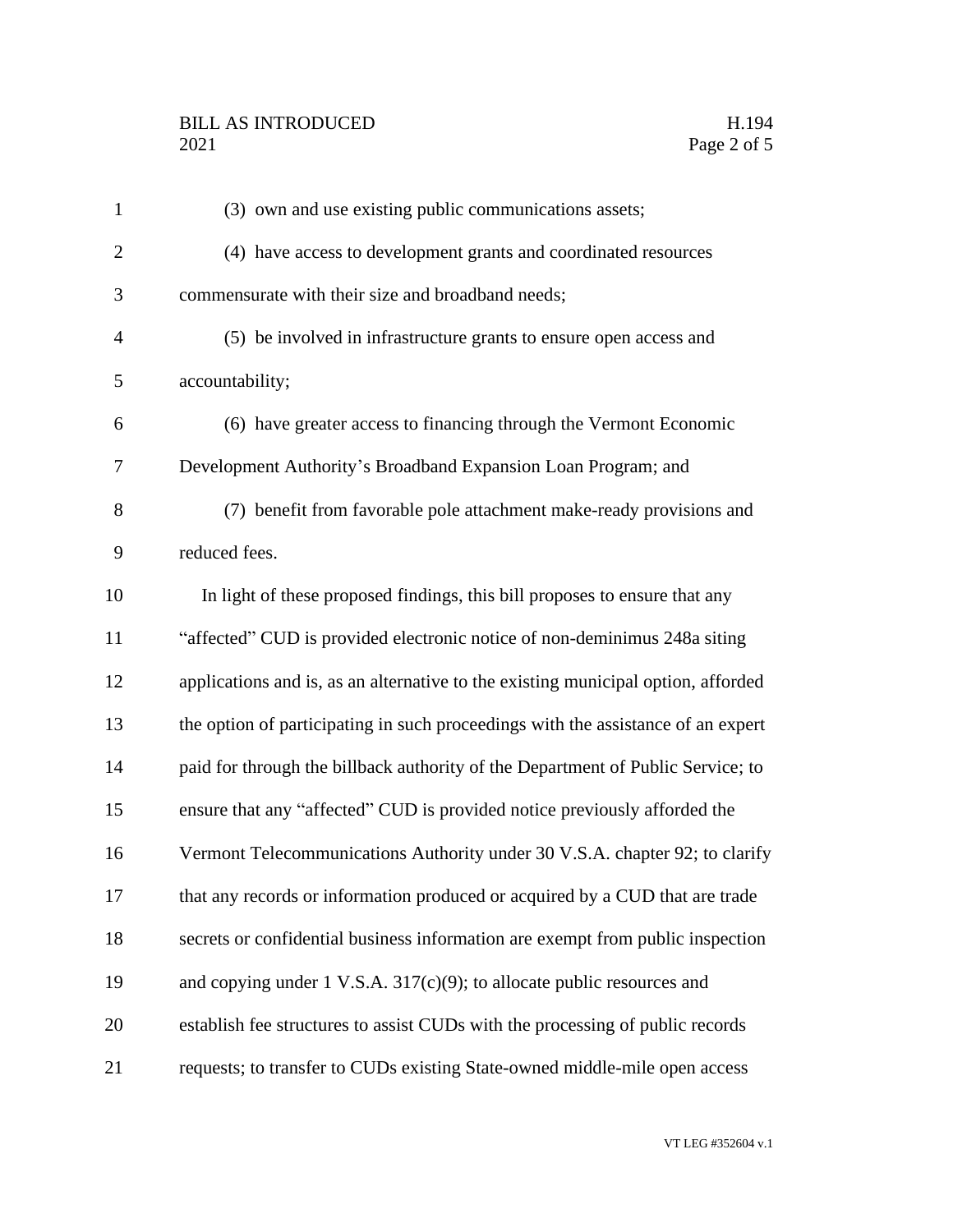| $\mathbf{1}$   | fiber assets, which would revert to the State in the event of a CUD's             |
|----------------|-----------------------------------------------------------------------------------|
| $\overline{2}$ | dissolution; to establish a grant program to fund the general operating costs of  |
| 3              | CUDs that reflects the service territory and broadband needs of each CUD; to      |
| $\overline{4}$ | establish a grant program that funds CUD broadband infrastructure projects        |
| 5              | that are capable of delivering minimum speeds of 100 Mbps symmetrical             |
| 6              | service, which will be completed within three years, that include performance     |
| $\overline{7}$ | requirements for any partner that has failed to meet previous broadband build     |
| 8              | expectations and that promote open access and ensure accountability; to           |
| 9              | increase the maximum loan under VEDA's Broadband Expansion Loan                   |
| 10             | Program to \$15,000,000.00 and to increase the total Program lending authority    |
| 11             | to \$34,000,000.00; to establish lending criteria that facilitates VEDA loans to  |
| 12             | CUDs and ensures adequate loan-loss reserves; and, finally, to enact measures     |
| 13             | to facilitate the pole attachment process for CUDs and CUD contracted             |
| 14             | partners, including favorable long-term make-ready contracts and reduced fees.    |
| 15             | Second, with respect to an Office of Broadband, this bill proposes to enact       |
| 16             | legislative findings confirming that the importance of telecommunications         |
| 17             | (voice) services and broadband connectivity should be recognized in State         |
| 18             | government as a top priority in order to meet the economic, health, safety, and   |
| 19             | social needs of Vermonters. In light of the COVID-19, broadband must              |
| 20             | become our first priority for the educational and business needs of our citizens. |
| 21             | It is apparent that recent federal broadband funding has resulted in scattered,   |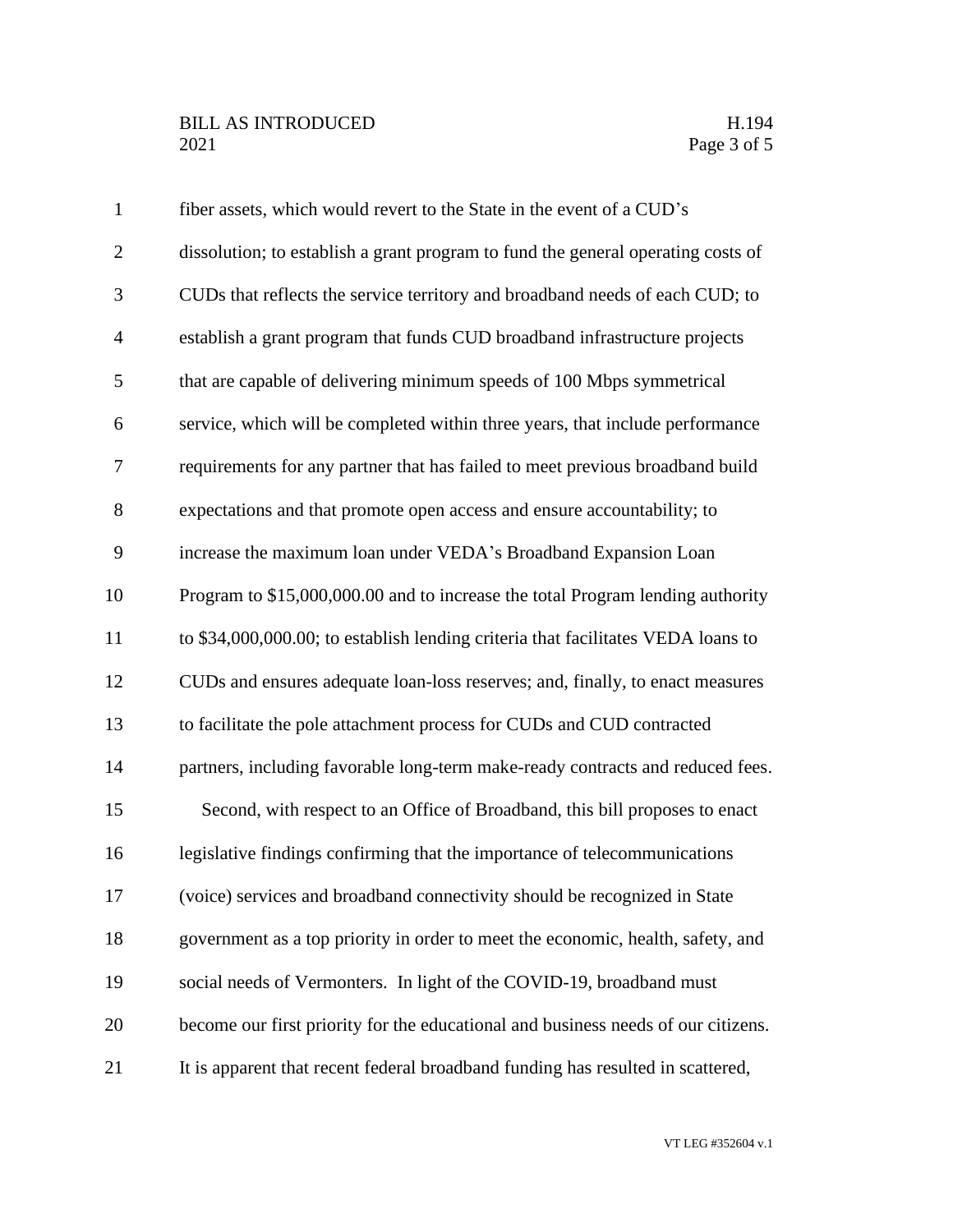## BILL AS INTRODUCED H.194<br>2021 Page 4 of 5

| $\mathbf{1}$   | uncoordinated investments, and the State should better position itself to take |
|----------------|--------------------------------------------------------------------------------|
| $\overline{2}$ | advantage of any future federal broadband infrastructure opportunities.        |
| 3              | Moreover, the commercial, technological, and regulatory landscape in this area |
| $\overline{4}$ | are continually shifting. Therefore, the entire State would benefit from a     |
| 5              | statewide strategic vision and enhanced coordination.                          |
| 6              | In light of these proposed findings, this bill proposes to establish an Office |
| 7              | of Broadband that coordinates with the Agency of Commerce and Community        |
| $8\,$          | Development, the Department of Public Service, the Department of Public        |
| 9              | Safety, the Agency of Transportation, and the Agency of Administration; that   |
| 10             | functions under the advice and recommendations of a broadband advisory         |
| 11             | board comprised of representatives from the above-referenced State agencies    |
| 12             | and departments; that participates in federal regulatory proceedings; that     |
| 13             | pursues and advocates for federal and other national-level funding; that       |
| 14             | coordinates the work of CUDs with other communications service providers       |
| 15             | and CUDs; that increases CUD capacity through statewide RFPs for service;      |
| 16             | that performs the functions of the Division for Telecommunications and         |
| 17             | Connectivity in terms of policy recommendations and development of the         |
| 18             | State's 10-year Telecommunications Plan; that replaces the Secretary of        |
| 19             | Administration as the State entity responsible for contracting with            |
| 20             | communications providers for the use of State-owned buildings and land for     |
| 21             | communications facilities, subject to final approval by the Secretary of       |